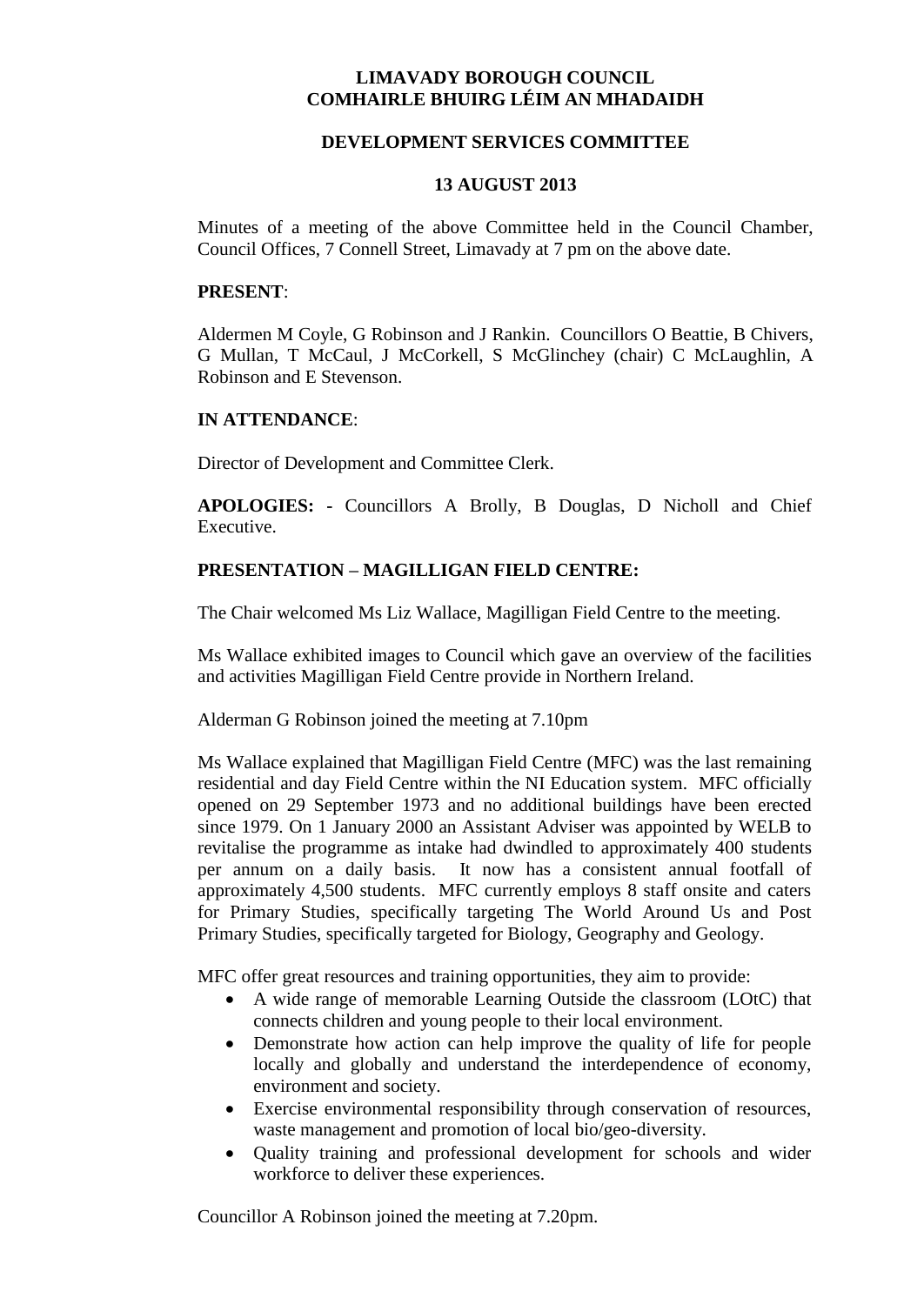Points made in the discussion which followed included:

- o Magilligan Field Centre was a valuable service to the Borough
- o Great display of photographs worthy of an exhibition
- o Credit was given to all staff for their work and a great asset to Magilligan.
- o Members expressed an interest in visiting the Centre to view first-hand the great facilities.

The Chair thanked Ms Wallace for an informative and impressive presentation.

## **MINUTES:**

The minutes of meeting dated 18 June 2013 were approved on the proposal of Councillor T McCaul, seconded by Councillor B Chivers.

# **MATTERS ARISING:** None

# **DIRECTOR OF DEVELOPMENT REPORT ~ AUGUST 2013:**

The Director of Development presented the Development Report for August 2013 and enlarged thereon. The report was approved on the proposal of Councillor B Chivers, seconded by Councillor J McCorkell subject to the following:

**Roe Valley Arts and Heritage Committee:** Council approved the retrospective payment of £1000 with a further payment of £1000 for planned activities included in the 2013/2014 financial year. It was agreed that payment towards the small grants process would be made on receipt of a report of successful applicant awards.

**Northern Ireland Milk Cup 2013:** Council approved the release of £15,000 allocated in the rates estimates for the 2013 tournament once the conditions set out in the letter of offer were fulfilled. Following on from members comments the Director of Development stated she would investigate the costs and funding availability for installing a covered stand at 3G Pitch.

**Shop Front Improvement Scheme – ReVitalise Limavady – Current progress:** Council agreed that the cost of £1,000 for data collection be taken from the budget already set aside for on-going work with the Department for Social Development. The Director of Development to investigate if this funding could be used towards the provision of WIFI.

**Small Grants Programme:** The following requests for funding from Economic Development were approved:

- Greysteel Community Association £1000 towards a home-help/garden scheme in the Bellerena area, utilising unemployed people who wish to develop their skills.
- Limavady Crafters £750 towards support for marquee hire for summer and Christmas markets within the Borough.

**Run to Remember – NI Chest, Heart and Stroke:** Council granted permission for NI Chest Heart and Stroke to hold a Run to Remember at Benone Strand on Saturday 14 September 2013.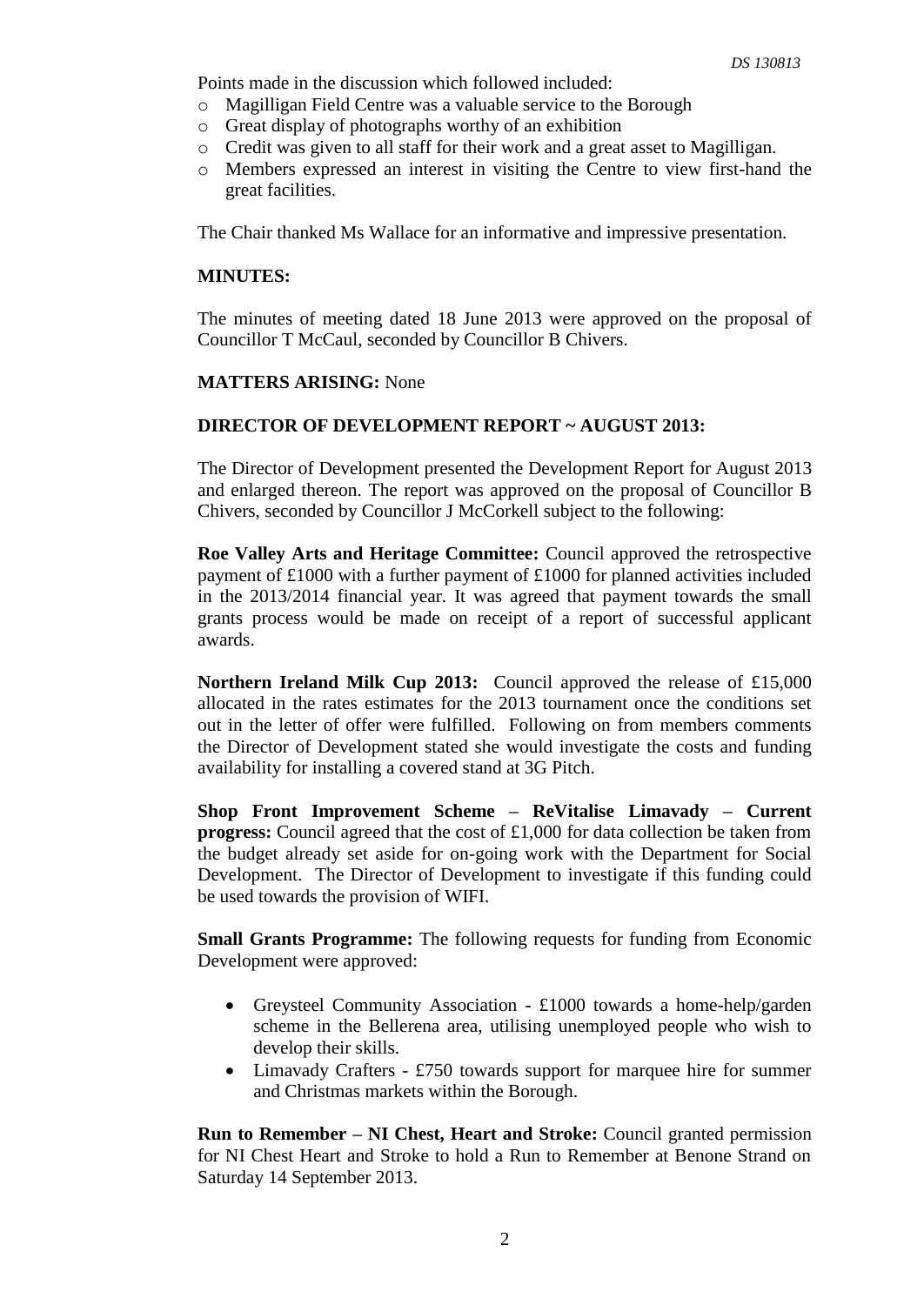**Surfers Against Sewage – Cold Water Beach Clean Series:** It was agreed that Council would accept the invitation to have Benone Strand participate in the Cold Water Beach Clean Series on 5 October 2013.

**Broighter Gold Hoard Loan:** The Director of Development notified members that Broighter Gold would be exhibited in Limavady before the end of 2013 and all the artefacts, with the exception of the boat, which is too fragile to be moved, would be part of the exhibition. A member asked that the possibility of the boat being included in the exhibition be explored. It was also suggested that the Nicholl family be involved and acknowledged on the arrival or the display of the hoard.

**Incident at Benone Strand 21 July 2013:** It was agreed that a Civic reception be held for the family involved in the incident as a sign of respect.

## **Consultations:**

**Business Improvement District Regulations**: Members were advised that Friday 6 September 2013 was the closing date for written evidence, any comments to be passed to Development Services Manager.

**2014-2020 ERDF Consultation –** Members were advised that the consultation runs until 21 October 2013, any comments to be passed to Development Services Manager.

#### *Issues Raised Outside the Report:*

**Dromore Football Club:** Members showed their concern at the lack of facilities at Dromore Football Club. The Director of Development to investigate further.

#### **ANY OTHER BUSINESS:**

**Civic Reception:** It was agreed that a civic reception would be held for Under 14's St Matthews Gaelic Team on winning the All Ireland Féile.

**Swimming at Benone:** The Mayor, Councillor G Mullan referred to a swimming incident at Benone Beach and enquired if existing signage outlined the dangers of swimming in the open sea.

**Limavady Music Legend – Jimmy O'Hara:** A request was made that an exhibition or other appropriate way of celebrating the music and talent of the late Jimmy O'Hara should be explored.

**Roe Valley Arts & Cultural Centre – Auditorium:** In response to a query from a member the Director of Development informed members that Officers were already aware of the matter and exploring if it could be resolved satisfactorily.

**Bovally – Playarea:** The Director of Development updated members on the current situation regarding the open space at Bovally. This is being progressed with the Developers and the Operations Manager.

**Drumceatt Square:** It was highlighted that Drumceatt Square needed a thorough clean on a daily basis and Drumceatt Square should be utilised further.